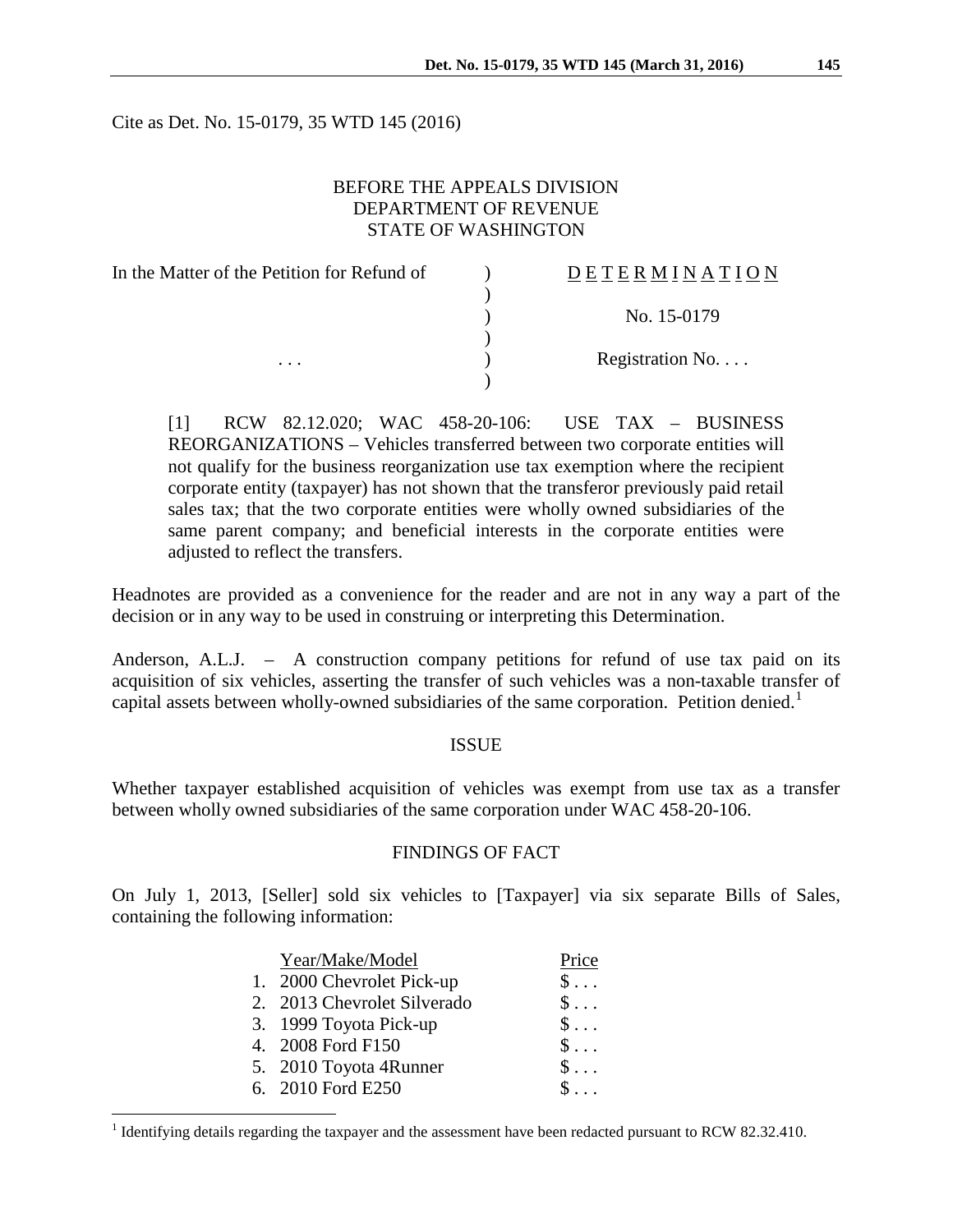On September 4, 2013, Taxpayer filed six Vehicle Title Application/Registration Certificate Forms with the Washington State Department of Licensing and paid \$ . . . in use tax to register the six vehicles in Washington. $2$ 

On April 2, 2014, Taxpayer requested the Washington State Department of Revenue (the "Department") refund the \$ . . . in use tax paid with respect to these six vehicles. Taxpayer asserted that the vehicle transfers should not have been subject to use tax because they were made through adjustments of beneficial interests in related businesses under Rule 106.

The Department's Compliance Division ("Compliance") reviewed the refund request and contacted Taxpayer's CFO to discuss the vehicle transfers. In discussing the refund request with Compliance, Taxpayer's CFO stated that Taxpayer was a newly formed entity and the sales were transfers where no money exchanged hands. Compliance requested Taxpayer provide, Articles of Formation for itself and Seller, to show the parent company ownership of each entity. Compliance also requested corporate minutes authorizing the vehicle transfers. To date, Compliance has not received the requested documents.

During the hearing, Taxpayer's CFO again stated that the transfers were between two whollyowned entities with the same parent, and no money was exchanged in the transfers. Taxpayer's CFO explained that the Bills of Sale were necessary because the vehicles were transferred from a union entity to a non-union entity. Taxpayer's CFO stated that retail sales tax was paid by Seller when it purchased the vehicles. We asked Taxpayer to provide documents showing that Taxpayer and Seller are wholly-owned by the same parent and that Seller paid retail sales tax when it purchased the vehicles, by April 16, 2015 (the agreed close of record date). To date, we have not received the requested documents nor the documents requested by the [Compliance].

## ANALYSIS

Washington imposes a retail sales tax on every retail sale of tangible personal property in Washington. RCW 82.08.020(1). It also imposes a use tax for the privilege of using an item of tangible personal property in Washington. RCW 82.12.020(1). The use tax is complementary to the retail sales tax and is not imposed on an item of tangible personal property when retail sales tax has been paid [by the user] with respect to such item. RCW 82.12.020(3).

Here, Taxpayer asserts that the vehicle transfers are not subject to use tax because they were made through adjustments of beneficial interests in related businesses. WAC 458-20-106 recognizes that transfers of capital assets in exchange for adjustments to beneficial interests in related businesses may not be taxable and states:

<span id="page-1-0"></span><sup>&</sup>lt;sup>2</sup> Taxpayer paid the following amounts of use tax per vehicle: (1) 2000 Chevrolet Pick-up - \$ . . . ; (2) 2013 Chevrolet Silverado - \$ . . . ; (3) 1999 Toyota Pick-up - \$ . . . ; (4) 2008 Ford F150 - \$ . . . ; (5) 2010 Toyota 4Runner  $-$  \$ . . . ; and (6) 2010 Ford E250  $-$  \$ . . . .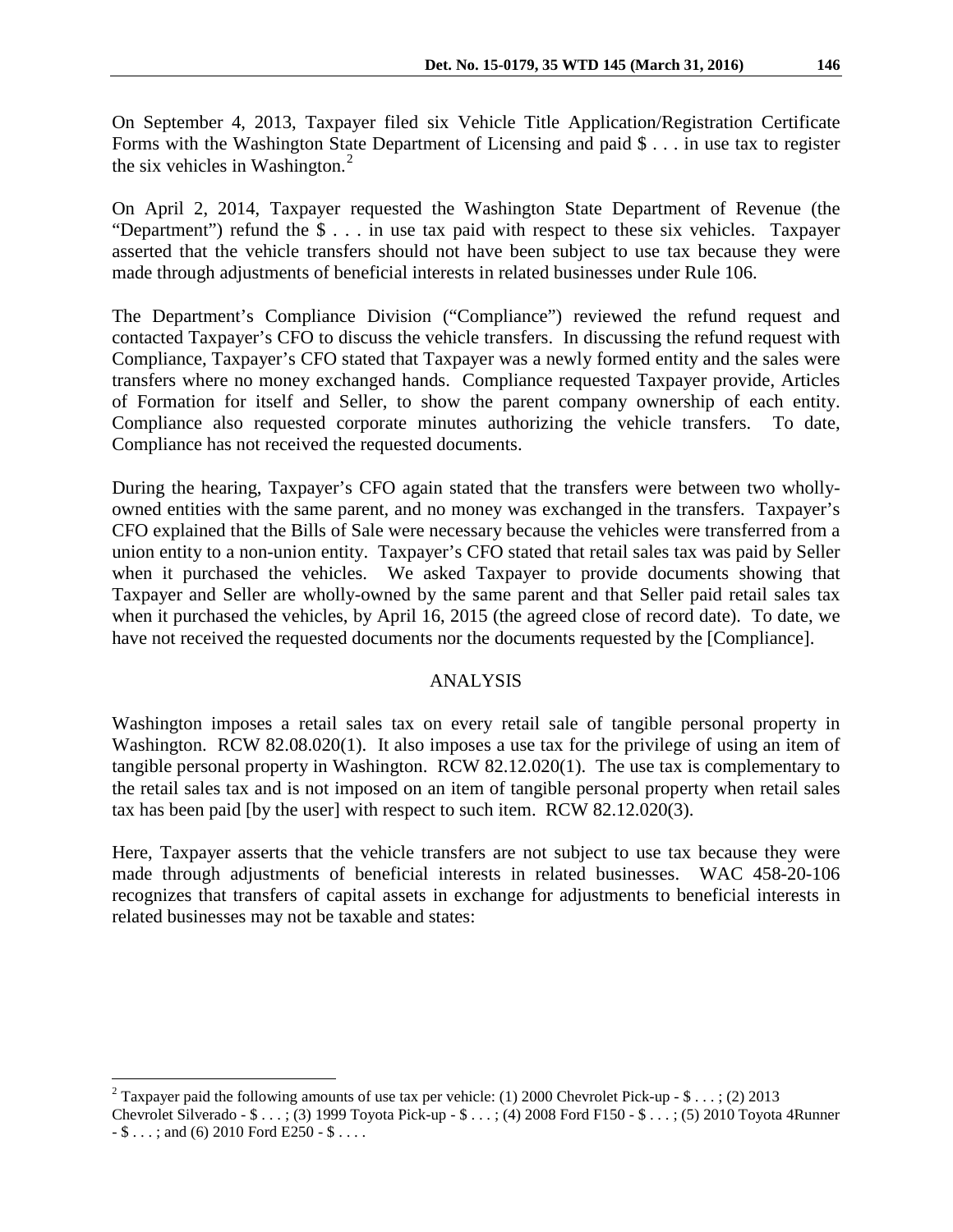#### **Use Tax**

. . .

Where there has been a transfer of the capital assets to or by a business, the use of such property is not deemed taxable to the extent the transfer was accomplished through an adjustment of the beneficial interest in the business, provided, the transferor previously paid sales or use tax on the property transferred. (See exempt situations listed under the retail sales tax subdivision of this rule.)

Taxpayer's assertions are twofold: First, that the transferor previously paid retail sales tax on the vehicles; and second, that the transfers involve situations listed under the retail sales tax subdivision of WAC 458-20-106 as nontaxable. As relevant here, the retail sales tax subdivision of WAC 458-20-106 provides the following exemption:

### **Retail Sales Tax**

. . .

A transfer of capital assets to or by a business is deemed not taxable to the extent the transfer is accomplished through an adjustment of the beneficial interest in the business. The following examples are instances when the tax will not apply:

(1) Transfers of capital assets between a corporation and a wholly-owned subsidiary, or between wholly-owned subsidiaries of the same corporation.

. . .

The burden is upon the taxpayer to establish facts concerning the adjustment of the beneficial interest in the business when exemption is claimed.

Anyone claiming a benefit or deduction from a taxable category has the burden of showing that he qualifies for it. *Budget Rent-A-Car, Inc. v. Dep't of Revenue,* 81 Wn.2d 171, 174-175 (1972). WAC 458-20-106 echos this legal principle in stating that the burden is on the taxpayer to establish facts concerning the adjustment of beneficial interest in the transfer of capital assets.

RCW 82.32.070 explains that taxpayers must "keep and preserve, for a period of five years, suitable records as may be necessary to determine the amount of any tax for which he may be liable. . ." Taxpayers also bear the statutory responsibility to "[k]eep accurate and complete business records." RCW 82.32A.030(3). WAC 458-20-254 explains what kinds of records a taxpayer must maintain, including supporting records for any "deductions, exemptions, or credits claimed" and records showing "[t]he payment of retail sales tax." WAC 458-20-254(3)(b)(ii),  $(iii)$ .

In reviewing Taxpayer's assertions, the Department asked Taxpayer to provide records showing that Seller had previously paid retail sales tax on the vehicles, that Taxpayer and Seller were wholly owned subsidiaries of the same parent company, and that business records show an adjustment in beneficial interest. Because Taxpayer has failed to provide the requested records,